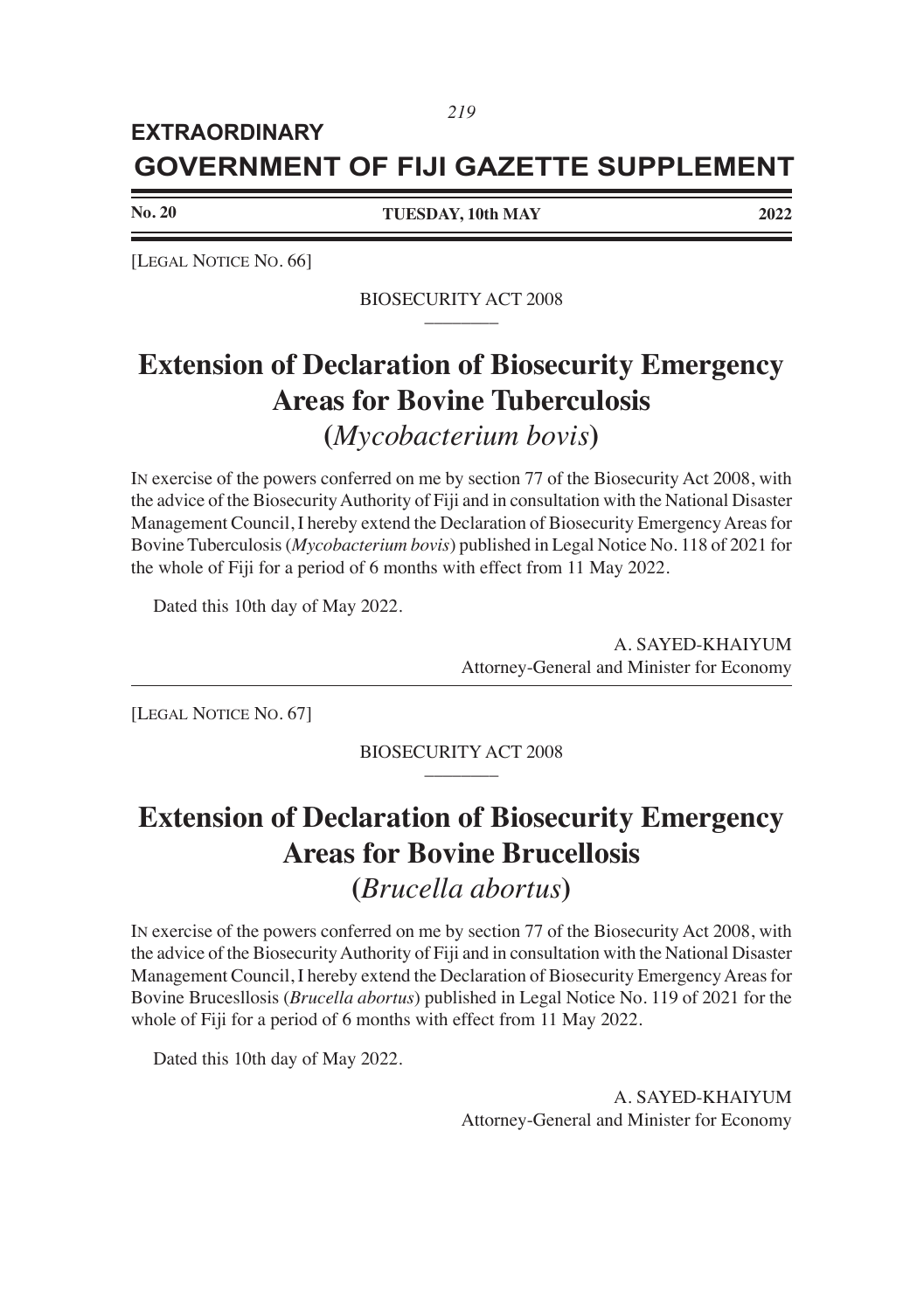[LEGAL NOTICE NO. 68]

#### BIOSECURITY ACT 2008 \_\_\_\_\_\_\_\_

## **Extension of Declaration of Biosecurity Emergency Areas for American Foulbrood (***Paenibacillus larvae***)**

IN exercise of the powers conferred on me by section 77 of the Biosecurity Act 2008, with the advice of the Biosecurity Authority of Fiji and in consultation with the National Disaster Management Council, I hereby extend the Declaration of Biosecurity Emergency Areas for American Foulbrood (*Paenibacillus larvae*) published in Legal Notice No. 120 of 2021 for the whole of Fiji for a period of 6 months with effect from 11 May 2022.

Dated this 10th day of May 2022.

 A. SAYED-KHAIYUM Attorney-General and Minister for Economy

[LEGAL NOTICE NO. 69]

#### BIOSECURITY ACT 2008 \_\_\_\_\_\_\_\_

## **Extension of Declaration of Biosecurity Emergency Areas for Giant Invasive Iguana or Green Iguana (***Iguana iguana***)**

IN exercise of the powers conferred on me by section 77 of the Biosecurity Act 2008, with the advice of the Biosecurity Authority of Fiji and in consultation with the National Disaster Management Council, I hereby extend the Declaration of Biosecurity Emergency Areas for Giant Invasive Iguana or Green Iguana (*Iguana iguana*) published in Legal Notice No. 121 of 2021 for the Savusavu area and the whole islands of Qamea, Matagi, Taveuni, Laucala, Viubani and other surrounding islets for a period of 6 months with effect from 11 May 2022.

Dated this 10th day of May 2022.

 A. SAYED-KHAIYUM Attorney-General and Minister for Economy